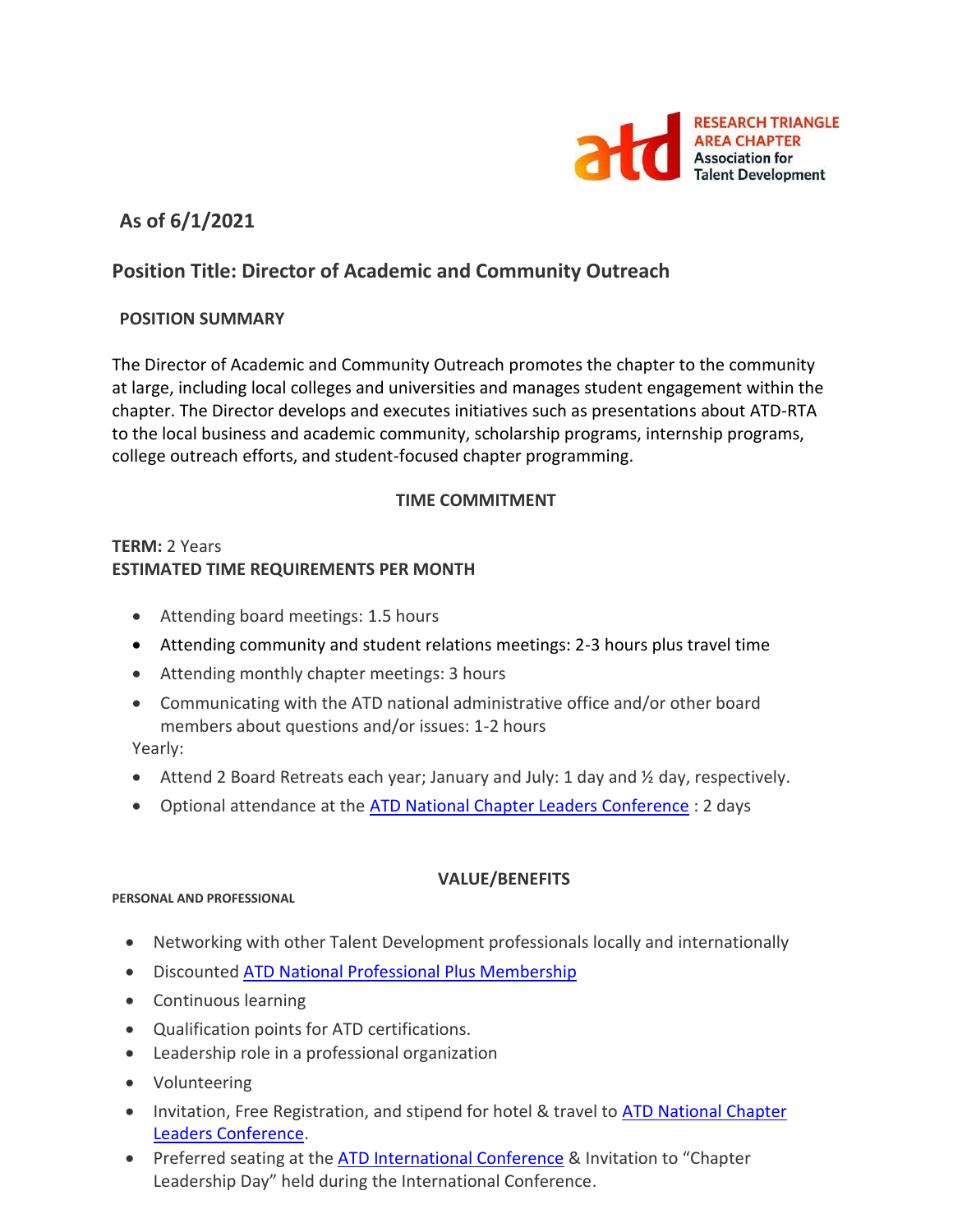## **RESPONSIBILITIES**

#### **COMMUNITY ENGAGEMENT**

- Serves as a liaison between local community (business & institutions) and the chapter.
- Encourages local community to participate in ATD.
- Serves as a communications link between the community and the chapter in disseminating information relative to programs (ATD and community programs), scholarships, internships, and CPLP certification, etc.

### **STUDENT RECRUITMENT AND ENGAGEMENT**

- Serves as a liaison between local educational institutions and the chapter.
- Encourages local academia to participate in ATD Higher Education community
- Establishes and/or coordinates a mentoring program with current members and student members.
- Serves as communications link between students and chapter in disseminating information relative to student programs, scholarships, internships, and CPLP certification.
- Works with local academia to encourage student participation in local professional chapter meetings.
- Communicates with local academia to provide classroom visits to discuss the talent development profession, ATD and chapter membership, internships/scholarships, etc.

## **Training**

- Recruits and trains incoming Director of Academic and Community Outreach
- Recruits and trains volunteers to support the functions of this rule